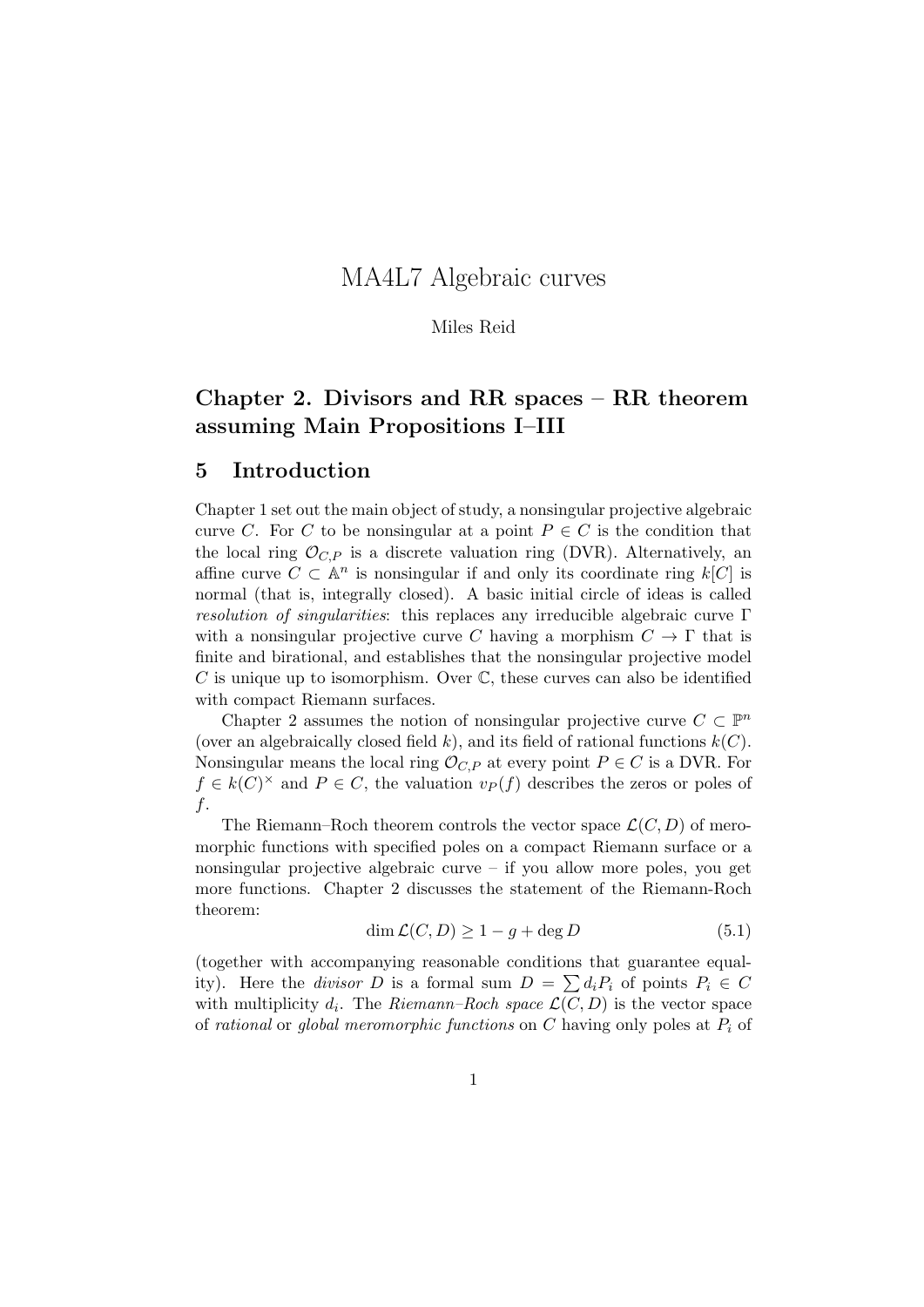order  $\leq d_i$  (I assume here for simplicity that  $d_i > 0$ , the main case). The number  $q = q(C)$  is the *genus*, the most important numerical invariant of C. It can be described intuitively as the "number of holes" in topology, but it has many quite different characterisations in analysis and in algebraic geometry, and can be calculated in many different ways.

The proof of RR in algebraic geometry is deduced here from three Main Propositions I–III that I state below, but only prove in Chapter 4.

#### 5.1 Preliminary explanations

The introductory sections have set the scene, and you probably already know a lot of what I am going to say about RR spaces. Let me discuss a small point of language that is very convenient and used throughout. Let  $P \in C$ be a nonsingular point of a projective curve, with local parameter  $z = z_P$ . For  $d \in \mathbb{Z}$ , consider the condition

$$
v_P(f) + d \ge 0. \tag{5.2}
$$

This is equivalent to any of the following:

- (I)  $f \in \mathcal{O}_{C,P} \cdot \frac{1}{z^d}$  $\frac{1}{z^d} \subset k(C)$ , that is,  $f = \frac{1}{z^d}$  $\frac{1}{z^d} f_0$  for some  $f_0 \in \mathcal{O}_{C,P}$ .
- (II) Divided into cases: If  $d \geq 0$  then f has a pole of order  $\leq d$ ; if  $d \leq 0$ then f has a zero of order  $\geq d$ .
- (III) div  $f + dP \geq 0$  at P (see below for div f).
- (IV)  $f \in \mathcal{O}_{C,P}(dP)$  at P.

All of (I–IV) are popular expressions appearing throughout the literature, but the expression (5.2) is concise, and gets around the longwinded case division of (II), and the frequent tedious errors and confusion associated with inequalities involving negative numbers.

The substantive point is that for  $d \geq 0$  a function f with pole of order up to d is allowed a principal part

$$
f = a_{-d} \frac{1}{z^d} + \dots + a_{-1} \frac{1}{z} + \text{regular function at } P \tag{5.3}
$$

that depends on d parameters  $a_{-d}, \ldots, a_{-1}$ .

Example 5.1 (Weierstrass elliptic curve) In complex analysis, a curve of genus  $g = 1$  is the complex manifold  $E = \mathbb{C}/\Lambda$ , where  $\Lambda = \mathbb{Z} + \mathbb{Z} \cdot \tau$  (here  $1, \tau \in \mathbb{C}$  form an R-basis of C, conventionally with im  $\tau \geq 0$ ).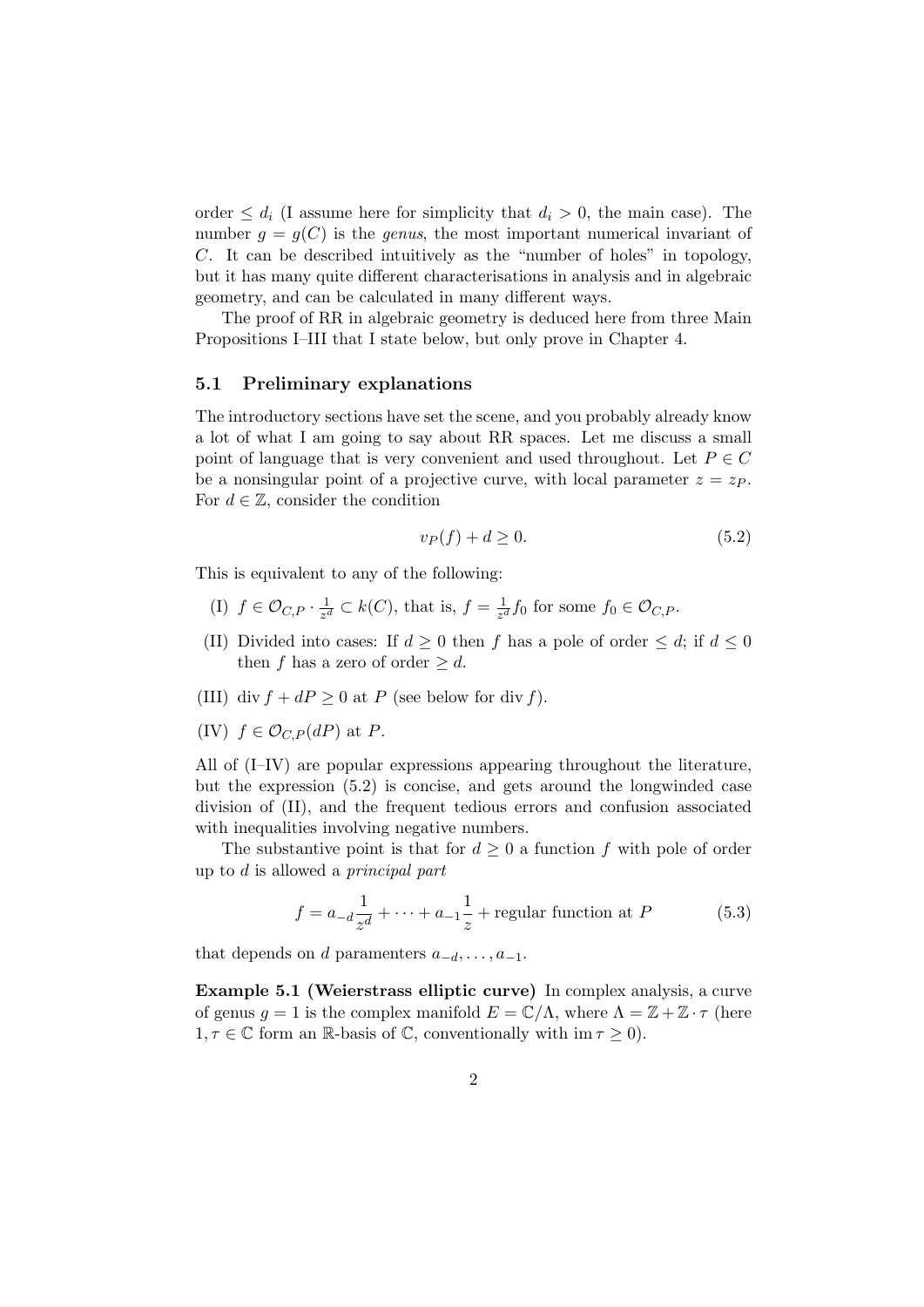The Weierstrass P-function  $\varphi(z)$  is a global meromorphic function of z that is doubly periodic. This means it is invariant under translation by Λ. It is given as the sum  $\wp(z) = \sum_{c \in \Lambda} \frac{1}{(z - \epsilon)^2}$  $\frac{1}{(z-c)^2}$ , modulo a little issue of convergence.<sup>1</sup> The formula shows that  $\wp$  is invariant under  $\Lambda$ , so defines a global meromorphic function on  $E = \mathbb{C}/\Lambda$ . It is an even function of z, and has pole of order 2 at 0. Its derivative  $\wp'$  is an odd function of z with pole of order 3 at 0.

It is known that dim  $\mathcal{L}(E, dO) = d$  for every  $d > 0$ . (Compare Ex. 5.13; here I write O for the image of  $0 \in \mathbb{C}$ . For  $d = 3$  the space  $\mathcal{L}(E, 3O)$ is based by the functions  $1, \varphi, \varphi'$ . The map  $z \mapsto (1, \varphi(z), \varphi'(z))$  defines an embedding of  $E = \mathbb{C}/\Lambda$  into  $\mathbb{P}_{\mathbb{C}}^2$ . Its image is the plane cubic curve given by the famous Weierstrass equation  $({\wp}')^2 = ({\wp})^3 + a{\wp} + b$ .

# 5.2 Divisors D on C and the RR space  $\mathcal{L}(C, D)$

I work over an algebraically closed field k. A nonsingular projective curve is an irreducible variety  $C \subset \mathbb{P}^N$  such that the local ring  $\mathcal{O}_{C,P}$  at each  $P \in C$  is a DVR. This means  $\mathcal{O}_{C,P} \subset k(C)$  is a subring of the function field of C, with maximal ideal  $m_P = (z_P)$  the principal ideal generated by a *local parameter* z<sub>P</sub>. Every nonzero function  $f \in k(C)^{\times}$  is then of the form  $f = z_p^v \cdot f_0$  with  $f_0 \in \mathcal{O}_{C,P}^{\times}$  a unit at P. Here  $v = v_P(f)$  is the valuation of f at P. We say f has zero of order  $v_P(f)$  if it is positive, or pole of order  $-v_P(f)$  if it is negative.

**Definitions** A *divisor* on  $C$  is a finite sum

$$
D = \sum d_i P_i \quad \text{with } P_i \in C \text{ and } d_i \in \mathbb{Z}.\tag{5.4}
$$

We also write  $D = \sum_{P \in C} d_P P$ , where the expression assumes  $d_P = 0$  for all but finitely many P. A divisor  $D = \sum dpP$  is *effective* (written  $D \ge 0$ ) if  $d_P \geq 0$  for every P. The *degree* of D is  $\sum_{P \in C} d_P$ .

The divisor of a rational function  $f \in k(C)^{\times}$  on C is

$$
\operatorname{div} f = \sum v_P(f)P = \text{zeros of } f - \text{poles of } f. \tag{5.5}
$$

Here both f and  $f^{-1}$  are regular outside a finite set, so (5.5) is a finite sum. The RR space of  $D$  on  $C$  is defined as the vector subspace

$$
\mathcal{L}(C, D) = \{ f \in k(C) \mid \text{div } f + D \ge 0 \} \subset k(C). \tag{5.6}
$$

<sup>&</sup>lt;sup>1</sup>The series does not converge absolutely, but Weierstrass specifies a sensible order of summation that makes it converge for  $z \notin \Lambda$  – see the literature or the Wikipedia page.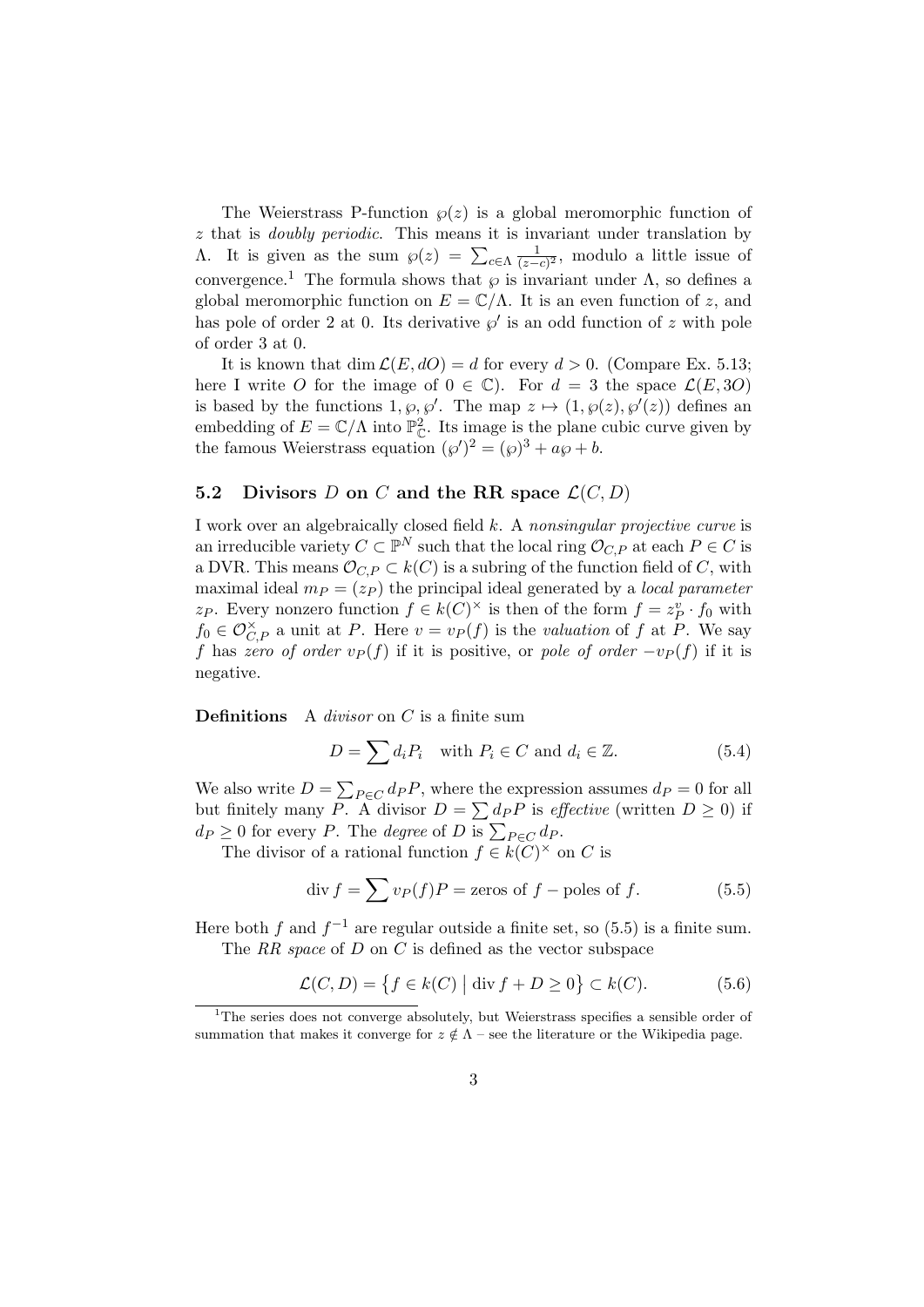The condition div  $f + D \geq 0$  applies separately at each point P, and as discussed in 5.1, where  $d_P \geq 0$ , it allows f to have poles of order  $\leq d_P$ (adding the positive part of  $D$  cancels its poles), and imposes  $P$  as a zero of order  $-d_P$  on f at points where  $d_P < 0$ .

While not strictly necessary, it is informative to use the same condition to define the structure sheaf  $\mathcal{O}_C$  and the divisorial sheaf  $\mathcal{O}_C(D)$ . The constant sheaf  $k(C)$  has the fixed pool  $k(C)$  of rational functions on every nonempty Zariski open set of C. Inside  $k(C)$ , the regular functions at P are characterised as  $\mathcal{O}_{C,P} = \{f \in k(C) \mid v_P(f) \geq 0\}$ . At each P, the divisorial sheaf condition for  $\mathcal{O}_C(D)$  replaces this with  $\text{div}(f) + d_P \geq 0$ ; this means that  $\mathcal{O}_C(D)$  is generated locally at P by  $z_P^{-d_P}$ , or  $\mathcal{O}_C(D)_P = \mathcal{O}_{C,P} \cdot \frac{1}{z^d}$  $z_P^{d}$ . (If you know the ideas of algebraic number theory, this is essentially the same as a fractional ideal.)

Then  $\mathcal{O}_C(D)$  is the subsheaf of the constant sheaf  $k(C)$  obtained by imposing the condition div  $f + D \geq 0$  over each Zariski open subset  $U \subset C$ . In other words the sections of  $\mathcal{O}_C(D)$  over U are

$$
\mathcal{O}_C(D)(U) = \Gamma(U, \mathcal{O}_C(D))
$$
  
=  $\{ f \in k(C) \mid v_P(f) + d_P \ge 0 \text{ for all } P \in U \} \subset k(C).$ 

This definition is local near each  $P \in U$ , making the sheaf condition automatic. The definitions make  $\mathcal{O}_C(D)$  a locally free sheaf of  $\mathcal{O}_C$ -modules of rank 1, based by  $z_P^{-d_P}$  in a Zariski neighbourhood of P. The global sections  $\Gamma(C, \mathcal{O}_C(D))$  is the same thing as the RR space  $\mathcal{L}(C, D)$ .

If  $D \geq 0$  then  $\mathcal{O}_C \subset \mathcal{O}_C(D)$ . Also,  $\mathcal{O}_C(-D) = \mathcal{I}_D \subset \mathcal{O}_C$  is the sheaf of ideals of  $D$  (regular functions with zeros on  $D$ ).

#### 5.3 Principal divisors and linear equivalence

A divisor of the form div f for  $f \in k(C)^{\times}$  is principal. The term arises from principal ideals in the ring of integers of a number field. Two divisors  $D_1$ and  $D_2$  are *linearly equivalent* (written  $D_1 \stackrel{\text{lin}}{\sim} D_2$ ) if they differ by a principal divisor, that is,  $D_1 - D_2 = \text{div } g$  for some  $g \in k(C)^{\times}$ .

**Remark 5.2** On  $\mathbb{P}^1$ , any two points are linearly equivalent: the rational function  $\frac{z-a}{z-b}$  has divisor  $P_a - P_b$ . This property characterises  $\mathbb{P}^1$  or curves of genus 0. It is *comprehensively false* for any curve of genus  $g \geq 1$ .

If  $D_1$  and  $D_2$  are effective and disjoint,  $D_1 \stackrel{\text{lin}}{\sim} D_2$  means there is a morphism  $g: C \to \mathbb{P}^1$  such that  $D_1 = g^*(0)$  and  $D_2 = g^*(\infty)$ . Linear equivalence thus works as a kind of algebraically defined homology between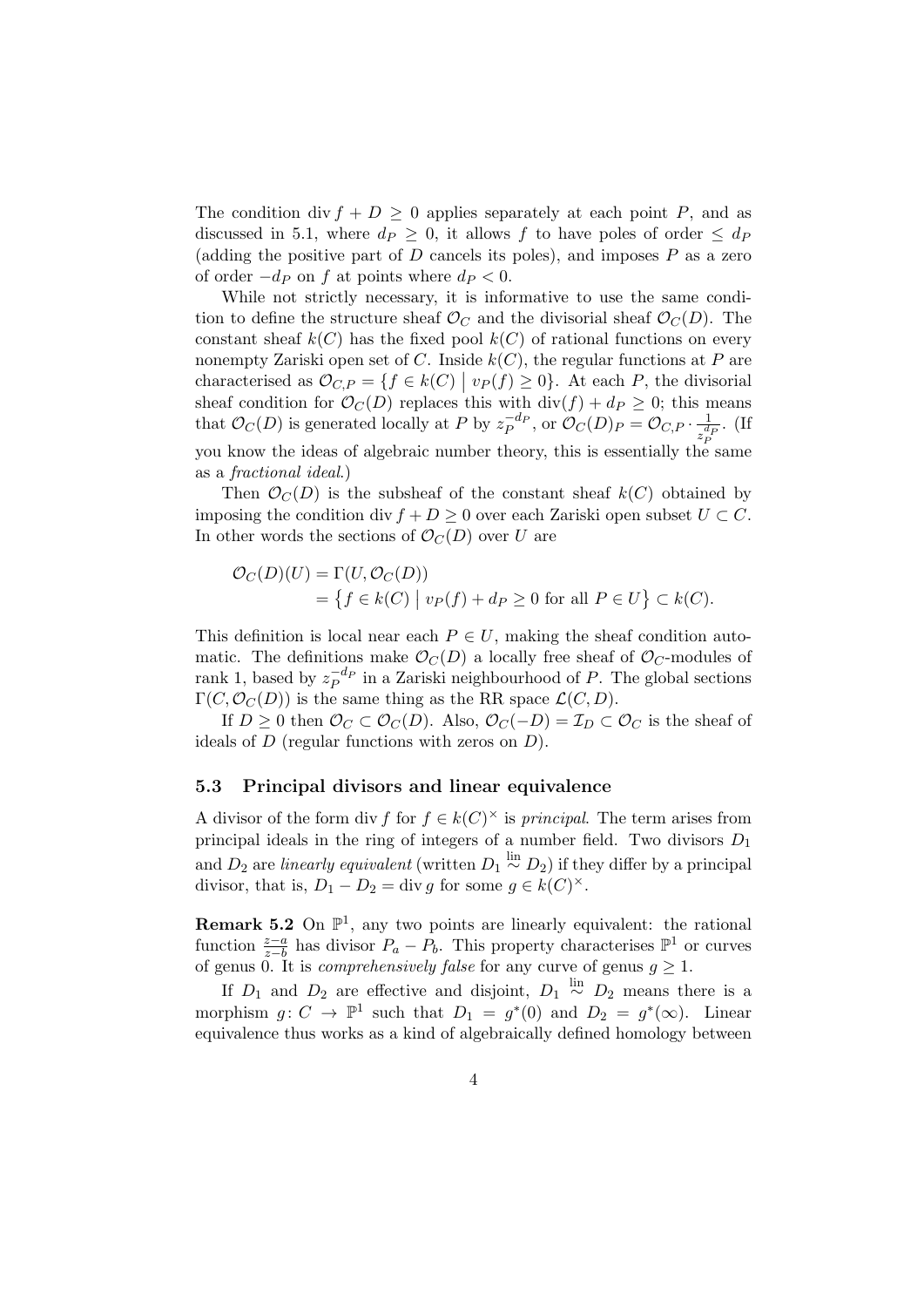the two divisors. (But beware that algebraic geometry introduces many other kinds of equivalence.)

It is interesting to rework the group law on a nonsingular plane cubic curve [UAG, Chap. 2] in terms of the linear equivalences corresponding to  $\text{div}(L_1/L_2)$  with  $L_1, L_2$  lines of  $\mathbb{P}^2$ . See Ex. 5.13

## 5.4 Standard tricks

The following points come directly from the definitions. They recur time and again as standard computational devices in the proof and applications of RR.

- **Proposition 5.3** (a) For D a divisor and  $P \in C$  a point, consider the inclusion  $\mathcal{L}(C, D-P) \subset \mathcal{L}(C, D)$ . Then any  $f \in \mathcal{L}(D) \setminus \mathcal{L}(D-P)$  is a complementary basis element. In other words, we have the dichotomy:
	- (i) either  $\mathcal{L}(D) = \mathcal{L}(D P)$ ;
	- (ii) or  $\mathcal{L}(D) = k \cdot f \oplus \mathcal{L}(D P)$  for some  $f \in \mathcal{L}(D) \setminus \mathcal{L}(D P)$ .

More crudely,  $\mathcal{L}(D - P) \subset \mathcal{L}(D)$  has codimension 0 or 1.

- (b) Moreover, if  $\mathcal{L}(D) \neq 0$ , case (i) holds for at most finitely many  $P \in C$ .
- (c) div(f<sub>1</sub>f<sub>2</sub>) = div f<sub>1</sub> + div f<sub>2</sub> for all f<sub>1</sub>, f<sub>2</sub>  $\in k(C)^{\times}$ .
- (d) Suppose divisors  $D_1, D_2$  are linearly equivalent, so  $D_1 D_2 = \text{div } g$ for  $g \in k(C)^{\times}$ . Then for  $f \in k(C)^{\times}$ ,

$$
f \in \mathcal{L}(D_1) \iff fg \in \mathcal{L}(D_2). \tag{5.7}
$$

That is, multiplication by g in  $k(C)$  is a change of basis  $k(C) \stackrel{\sim}{\to} k(C)$ , and it takes the subspace  $\mathcal{L}(D_1)$  to  $\mathcal{L}(D_2)$ . In particular  $l(D_1) = l(D_2)$ .

(e) For divisors A and B and some point  $P \in C$ , suppose both inclusions

$$
\mathcal{L}(A-P) \subsetneq \mathcal{L}(A)
$$
 and  $\mathcal{L}(B-P) \subsetneq \mathcal{L}(B)$  (5.8)

are strict. Then also  $\mathcal{L}(A + B - P) \subsetneq \mathcal{L}(A + B)$ .

The proofs are formal.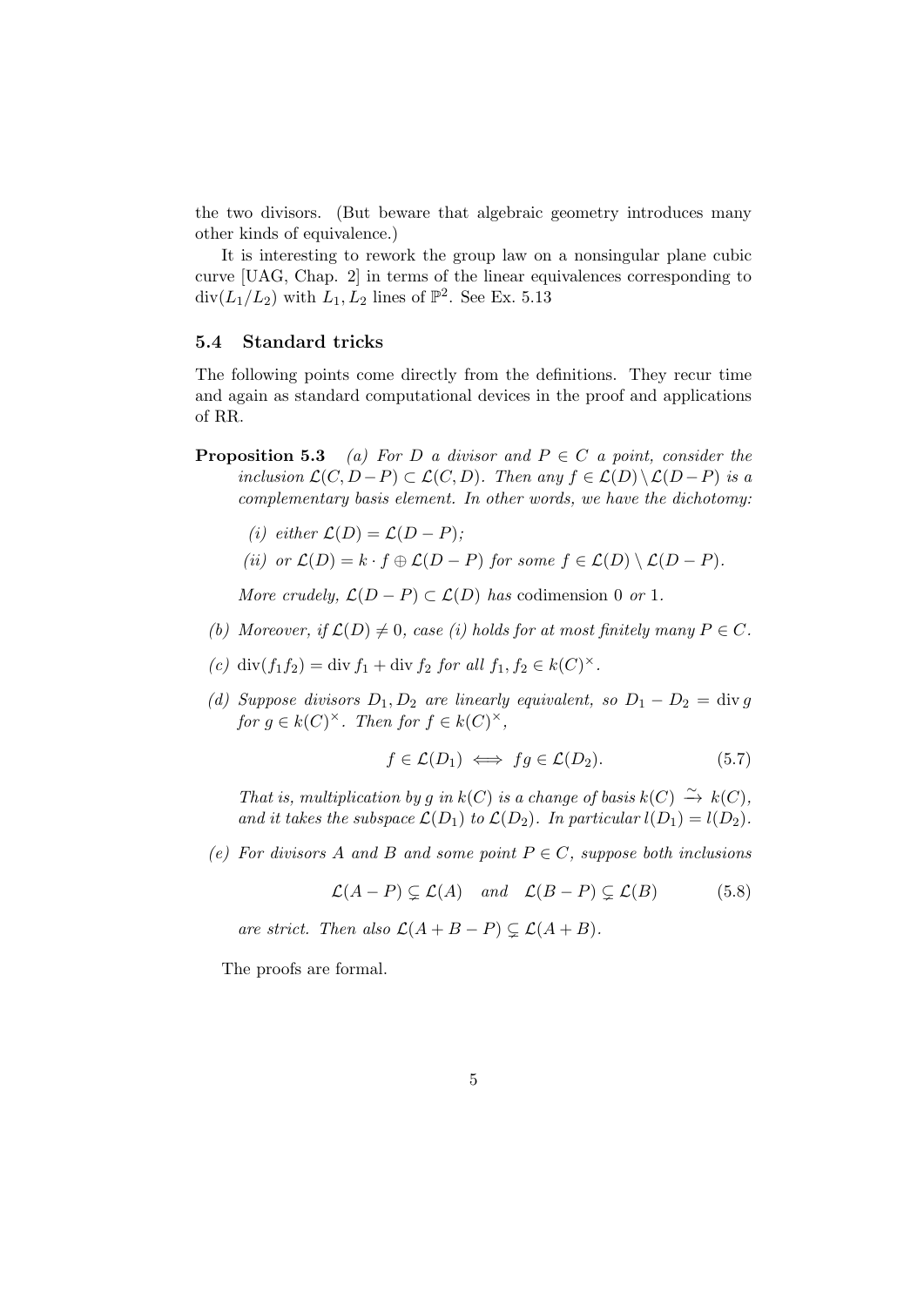(a) Let  $z_P$  be a local parameter at P and write  $d_P \in \mathbb{Z}$  for the multiplicity of P in D. The condition div  $f + D \geq 0$  at P is equivalent to  $z_P^{d_P} f$  regular at P, so  $z_P^{d_P} f \in \mathcal{O}_{C,P}$ . For  $f \in \mathcal{L}(D)$ , if  $z_P^{d_P} f$  is a unit at P, subtracting a multiple of f cancels the leading term of any  $g \in \mathcal{L}(D)$ , so that  $g - \lambda f \in$  $\mathcal{L}(D - P)$ , proving (ii).

The alternative is that  $z_P^{d_P} f$  vanishes at P, so that  $z_P^{d_P-1} f$  is also regular at P, and  $f \in \mathcal{L}(D - P)$ . If this holds for every  $f \in \mathcal{L}(D)$  then (i) holds.

Assertion (a) reflects the fact that the powers of the maximal ideal of a DVR are principal  $m^d = (z^d)$ , with successive quotients  $m^{d-1}/m^d$  isomorphic to the residue field  $k = A/m$ .

(b) For any nonzero  $f \in \mathcal{L}(D)$ , the effective divisor div  $f + D = \sum n_P P$ has support a finite set, and (ii) holds for any P not in this.

(c) This follows from the basic property  $v(fg) = v(f) + v(g)$  of a discrete valuation: at any  $P \in C$ , suppose  $f_1 = z_P^{d_1} \cdot u_1$  and  $f_2 = z_P^{d_2} \cdot u_2$ , with units  $u_1, u_2 \in \mathcal{O}_{C,P}^{\times}$  and  $v_P(f_i) = d_i$ . Then  $f_1 f_2 = z_P^{d_1 + d_2} u_1 u_2$  with  $u_1 u_2$  a unit, so that  $v_P(f_1f_2) = d_1 + d_2$ .

(d) This holds because div(fg) = div f + div g = div f +  $D_1 - D_2$ . Thus div  $f \ge -D_1$  if and only if div $(fg) \ge -D_2$ .

According to (d), linear equivalence thus concerns the minor matter of the choice of basis in the 1-dimensional vector space  $k(C)$ . This means that one can usually replace D by a linearly equivalent divisor. Algebraic geometers frequently do this without saying so, using divisor and divisor class interchangeably by abuse of terminology.

(e) This follows from (c):  $f \in \mathcal{L}(A) \backslash \mathcal{L}(A-P)$  and  $g \in \mathcal{L}(B) \backslash \mathcal{L}(B-P)$  give  $fg \in \mathcal{L}(A + B)$  and  $v_P(fg) = a_P + b_P$ , where  $a_P$  and  $b_P$  are the coefficients of A and B at P, so  $fg \notin \mathcal{L}(A + B - P)$ . Q.E.D.

## 5.5 Main Proposition I

My proof of RR is based on the following Main Propositions I–III. The first two can be treated fairly easily in various ways. However, rather than knocking them off piecemeal, I prove all three by a single comprehensive argument in Chapter 4. Here is Proposition I.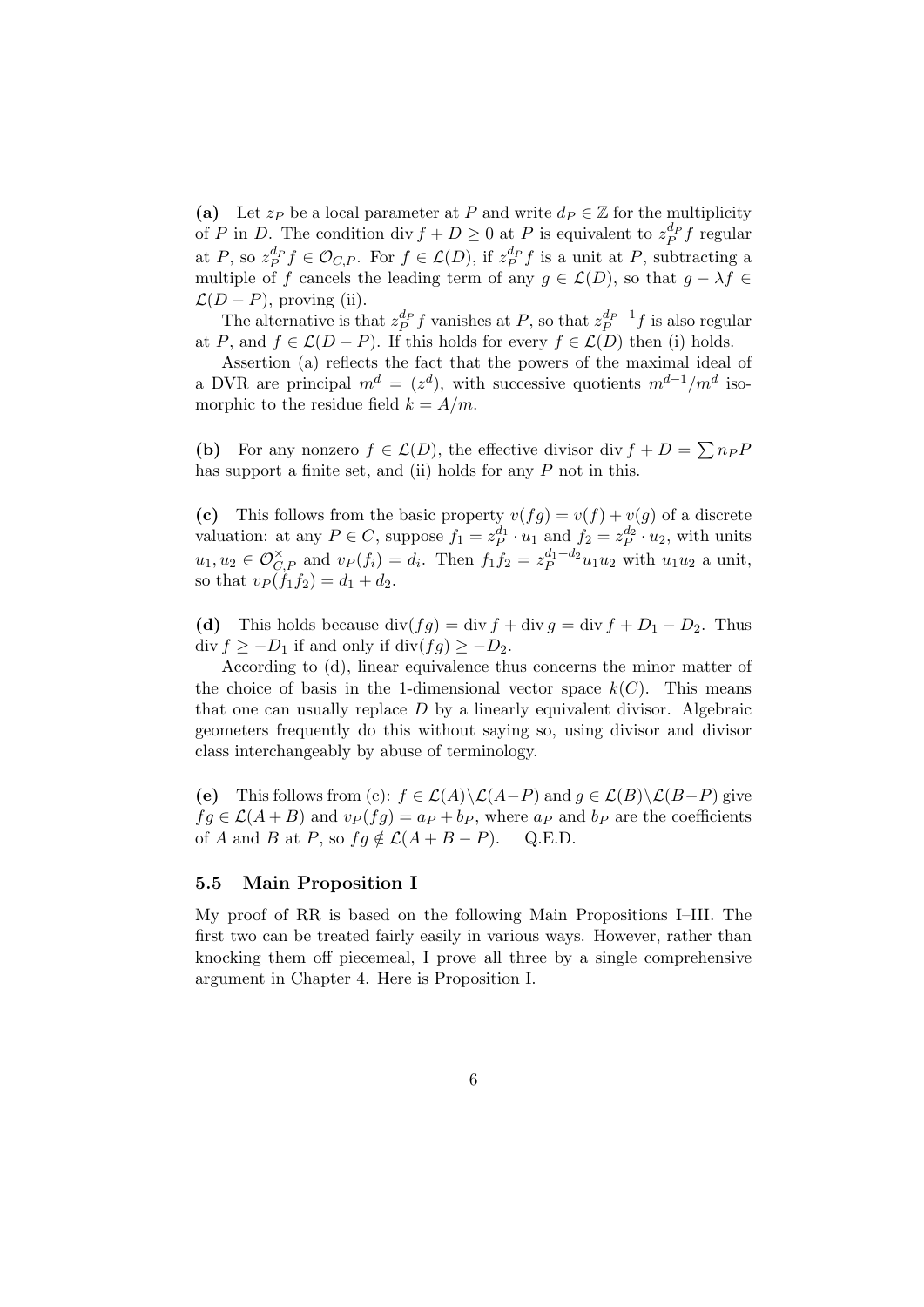A principal divisor has degree 0:  $deg(\text{div } f) = 0$  for  $f \in k(C)^{\times}$ . Since we interpret the divisor of f as div  $f =$ zeros of  $f -$ poles of f, this says any rational function has the same number of zeros and poles.

**Corollary 5.4** (1) If deg  $D < 0$  then  $\mathcal{L}(C, D) = 0$ .

(2) For any divisor  $l(D) = \dim \mathcal{L}(C, D) \leq 1 + \deg D$ .

**Proof** If  $0 \neq f \in \mathcal{L}(C, D)$  then div  $f + D$  is an effective divisor, so has degree  $\geq 0$ , hence deg  $D \geq 0$ . This proves (1).

(2) follows from (1) by induction on deg  $D$  and Trick (a). Suppose  $\deg D \geq 0$  and let  $P \in C$  be any point. Then  $\deg(D - P) = \deg D - 1$ so by induction  $l(D - P) \le \deg D$ , and (a) gives  $l(D) \le 1 + \deg D$ .  $\Box$ 

**Corollary 5.5** If  $A = \sum P_i$  is an effective divisor (where I allow repeated points) then  $l(D - A) \geq l(D) - \deg A$ .

This follows by repeated use of Trick (a): in passing from  $D$  to  $D - A$ , the dimension of  $\mathcal{L}(D - P_1 - \cdots - P_i)$  either decreases by 1 or is unchanged at each step. Q.E.D.

Motivation for (I) On a compact Riemann surface, we can prove Main Proposition I by contour integration and the Cauchy integral theorem. In fact, let  $f$  be a global meromorphic function and write

$$
d \log f = \frac{df}{f} \quad \text{or locally} \quad \frac{df/dz}{f} dz
$$

for its logarithmic derivative. This has pole of order 1 with residue  $v_P(f)$ at every zero or pole of f: for where  $f = z^n \cdot f_0$  with  $f_0$  a unit, we get d log  $f = \frac{n}{z} +$  regular. (Check that this works in all three cases  $n > 0$ ,  $n = 0$ and  $n < 0$ .) The integral  $\frac{1}{2\pi i} \oint d\log f$  around a contour thus counts the zeros and poles in the interior of the contour.

Take a countour  $\Gamma$  that divides the surface up into an interior containing all the zeros and poles and an exterior containining no zeros and poles. Then 1  $\frac{1}{2\pi i}$   $\oint$  d log  $f = \deg(\text{div } f)$  if we view  $\Gamma$  as surrouning its interior, and  $= 0$  if we view it as surrounding its exterior. Equating the two gives deg(div  $f$ ) = 0.

On a compact Riemann surface, Corollary 5.4, (1) includes the statement that a global holomorphic function is constant. In complex analysis, this follows from the Maximum Modulus principle: the modulus  $|f|$  of a global holomorphic function  $f$  would be a continuous function, and on a compact space this takes a maximum value at some point  $P$ . But then the modulus would be constant, and hence also  $f$  is constant.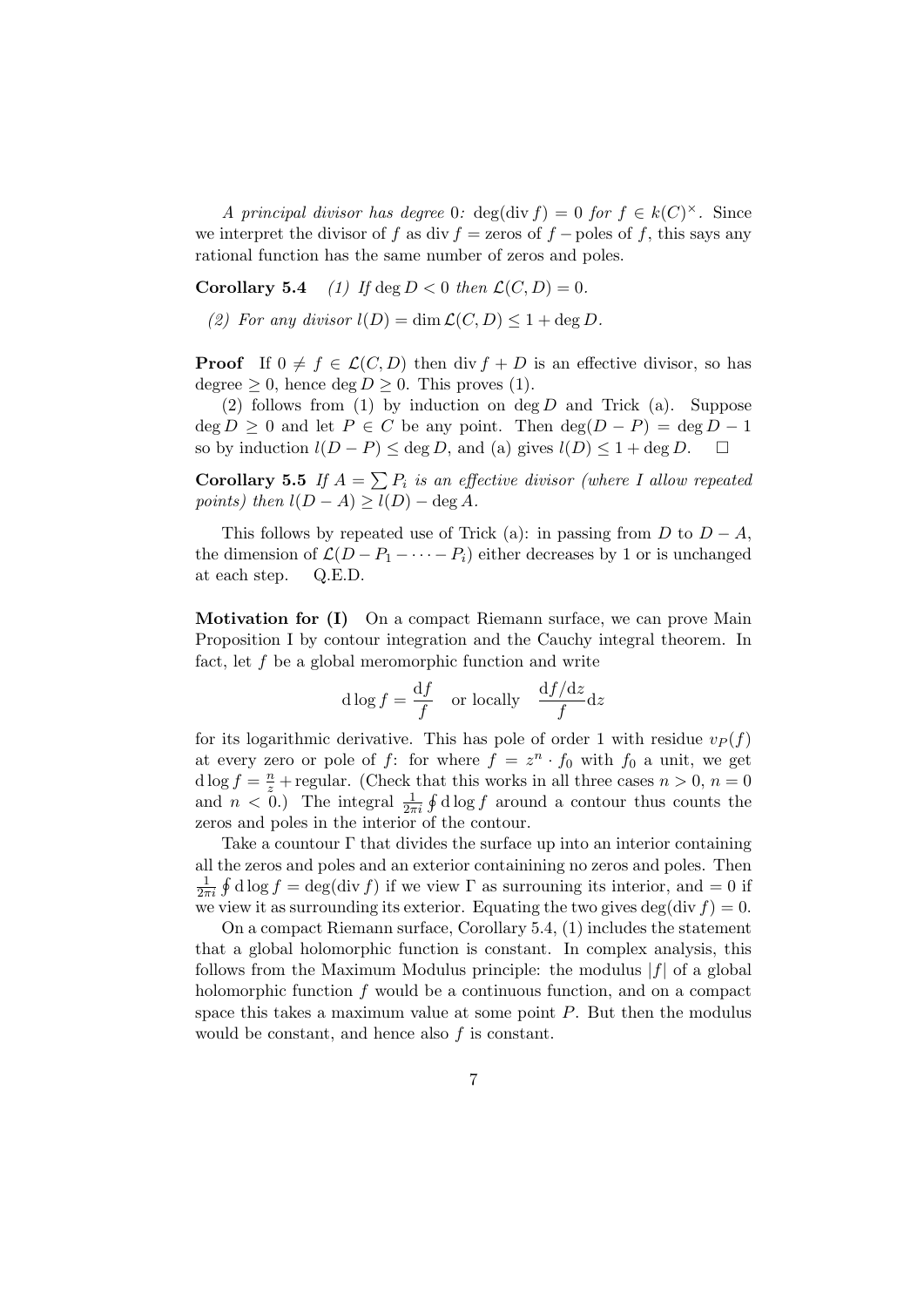# 5.6 Main Proposition II

There exist a family  $D_n$  of divisors on C for which deg  $D_n \to \infty$  while the difference  $1+\deg D_n-l(D_n)$  remains bounded, say  $1+\deg D_n-l(D_n)\leq N$ .

Corollary 5.6 Assume this. Then the same bound  $1 + \deg D - l(D) \leq N$ holds for every divisor D on C.

**Proof** The first step is to show that for every  $D$ , there is some n such that  $\mathcal{L}(D_n - D) \neq 0$ . In fact if  $D = A - B$  with A, B effective divisors, choose n such that  $l(D_n) > \deg A$ . Corollary 5.5 implies that  $\mathcal{L}(D_n - A) \neq 0$ .

Thus replacing  $D_n - D = D_n - A + B$  by a linearly equivalent divisor, I can assume it is effective, say  $D_n - D \sim \Delta > 0$ ; I can turn that around to  $D \sim D_n - \Delta$ . Now Corollary 5.5 again implies that  $l(D) \geq l(D_n) - \deg \Delta$ , so that

$$
1 + \deg D - l(D) \le 1 + \deg D + \deg \Delta - l(D_n)
$$
  

$$
\le 1 + \deg D_n - l(D_n) \le N. \qquad \Box
$$

# 5.7 Discussion of II

In complex analysis, this is the hard part of Riemann–Roch, that requires partial differential equations to prove the existence of harmonic functions (satisfying the Laplace equation  $\Delta f = 0$ , with singularities at the poles interpreted in terms of boundary value problems), and then the Cauchy– Riemann equations to link harmonic functions and holomorphic functions. Riemann's own motivation for the statement (that he never proved correctly) involved the ideas of electrostatics: a point electric charge must defines a harmonic potential "for physical reasons".

In algebraic geometry, II is straightforward. A projective curve is birational to a plane curve, say via a morphism  $f: C \to \overline{C}_a \subset \mathbb{P}^2$ , where  $\overline{C}_a$ is a plane curve of degree a (usually singular) defined by  $F_a(x, y, z) = 0$ . Choose coordinates x, y, z so that the line  $z = 0$  meets  $\overline{C}$  only transversally at nonsingular points, and set  $H = \text{div } z$  for the divisor "at infinity". It is the effective divisor defined by  $z/x$  away from the line  $x = 0$  and by  $z/y$ away from  $y = 0$ , and it has degree a because the homogeneous polynomial  $F_a$  cuts out a points with multiplicity 1 on the line  $z = 0$ .

Now any homogeneous form  $G_n(x, y, z)$  of degree *n* defines a rational function  $G_n/z^n$  on C with poles at most  $nH$ . It is an exercise to see that this restriction provides a subspace of  $\mathcal{L}(C, nH)$  of dimension  $1 - \binom{a-1}{2}$  $\binom{-1}{2} + an.$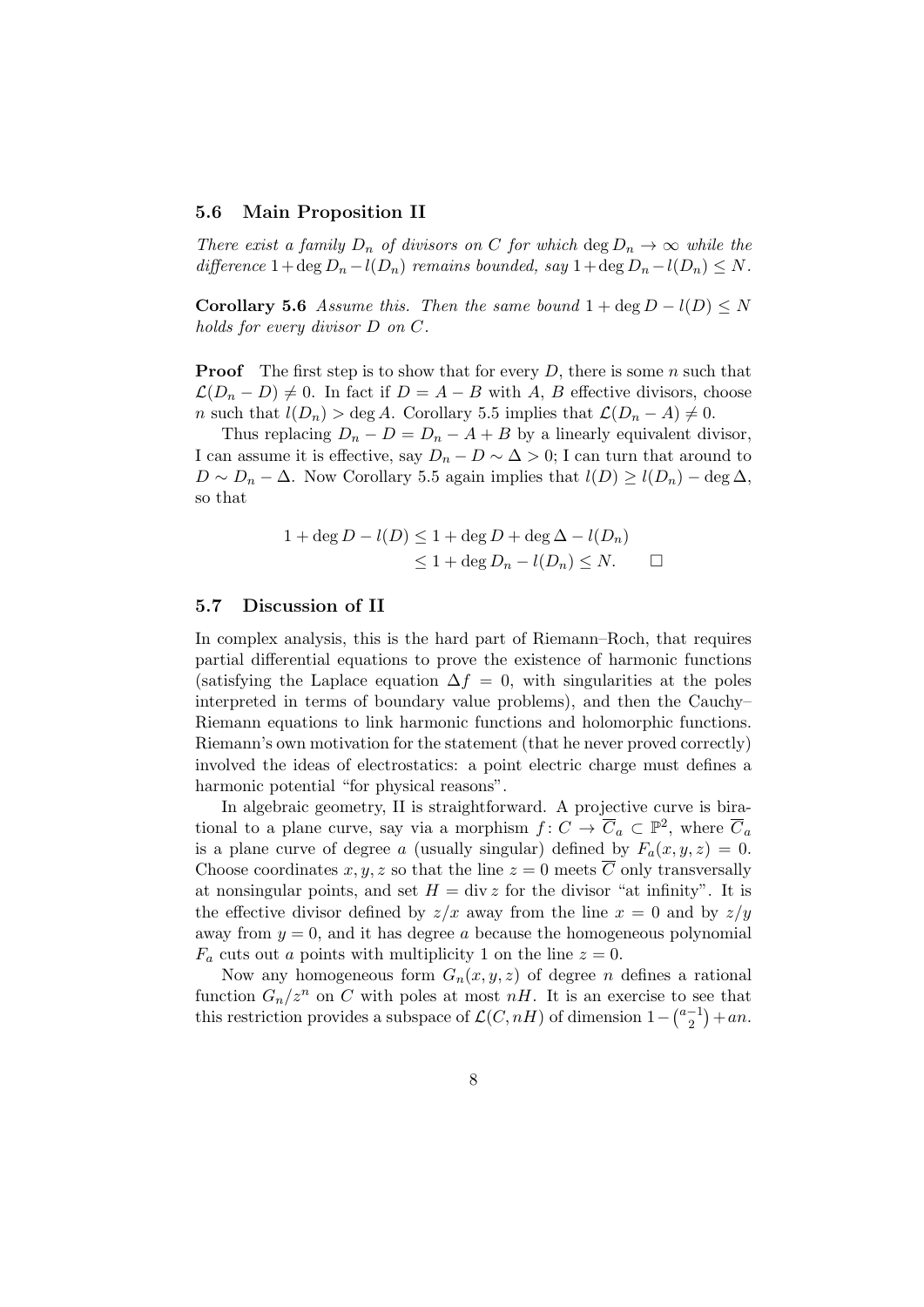If  $f: C \to \overline{C}_a$  is not an isomorphism, there are more functions of C than on  $\overline{C}_a$ , so that this does not give the whole of  $\mathcal{L}(nH)$ , but it is enough to prove II.

# 5.8 Definition of genus  $g(C)$  and immediate consequences

In view of Corollary 5.6, it makes sense to define

$$
g(C) = \max_D \{1 + \deg D - l(D)\}
$$

taken over every divisor  $D$  on  $C$ . It then follows by definition that

$$
l(D) \ge 1 - g + \deg D \quad \text{for every } D,\tag{5.9}
$$

and equality holds for some D.

Say that D is regular if  $l(D) = 1 - g + \deg D$ . Otherwise, define the *irregularity* of D as the difference  $l(D) - (1 - g + \deg D)$  is. The full form of RR in 5.11 includes a formula for the irregularity of D.

This definition is the most appropriate for the logical purpose of proving the RR theorem. I use it in the following sections, and in algebraic geometric applications. It relates to several other definitions in algebraic geometry, topology, analysis, and different flavours of homology or cohomology, as discussed later

**Proposition 5.7** (a) Every divisor D of degree  $\geq g$  has  $\mathcal{L}(D) \neq 0$ .

- (b) There exists a divisor  $D_0$  with  $\deg D_0 = g 1$  and  $\mathcal{L}(D_0) = 0$ .
- (c) Equality holds in (5.9) for every D with deg  $D \geq 2g 1$ .

**Proof** (a) is clear. I prove (b) by induction on  $l(D)$ . Equality holds in (5.9) for some divisor D. If  $\mathcal{L}(D) = 0$  and equality holds, then deg  $D = g - 1$ , as required. However, if  $\mathcal{L}(D) \neq 0$ , Trick (b) applies: for all but finitely many points,  $l(D - P) = l(D) - 1$ . Since degree and dimension both drop by 1, it follows that  $D - P$  also has equality in (5.9), with  $l(D - P) < l(D)$ . Now induction on  $l(D)$  takes us down to  $\mathcal{L}(D) = 0$  with equality still holding in  $(5.9)$ , and this proves  $(b)$ .

Now for (c), suppose that deg  $D \geq 2g - 1$  and choose some  $D_0$  as in (b). Then deg( $D - D_0$ ) ≥ g and so  $\mathcal{L}(D - D_0) \neq 0$  by (a). That is,  $D - D_0$  is linearly equivalent to an effective divisor A with deg  $A = \deg(D - D_0)$  $1 - g + \deg D$ . Turn this around to  $D_0 \sim D - A$ . Then Corollary 5.5 gives

$$
l(D) \le l(D_0) + \deg A = 1 - g + \deg D.
$$
 (5.10)

This is the opposite inequality to (5.9), and proves (c). Q.E.D.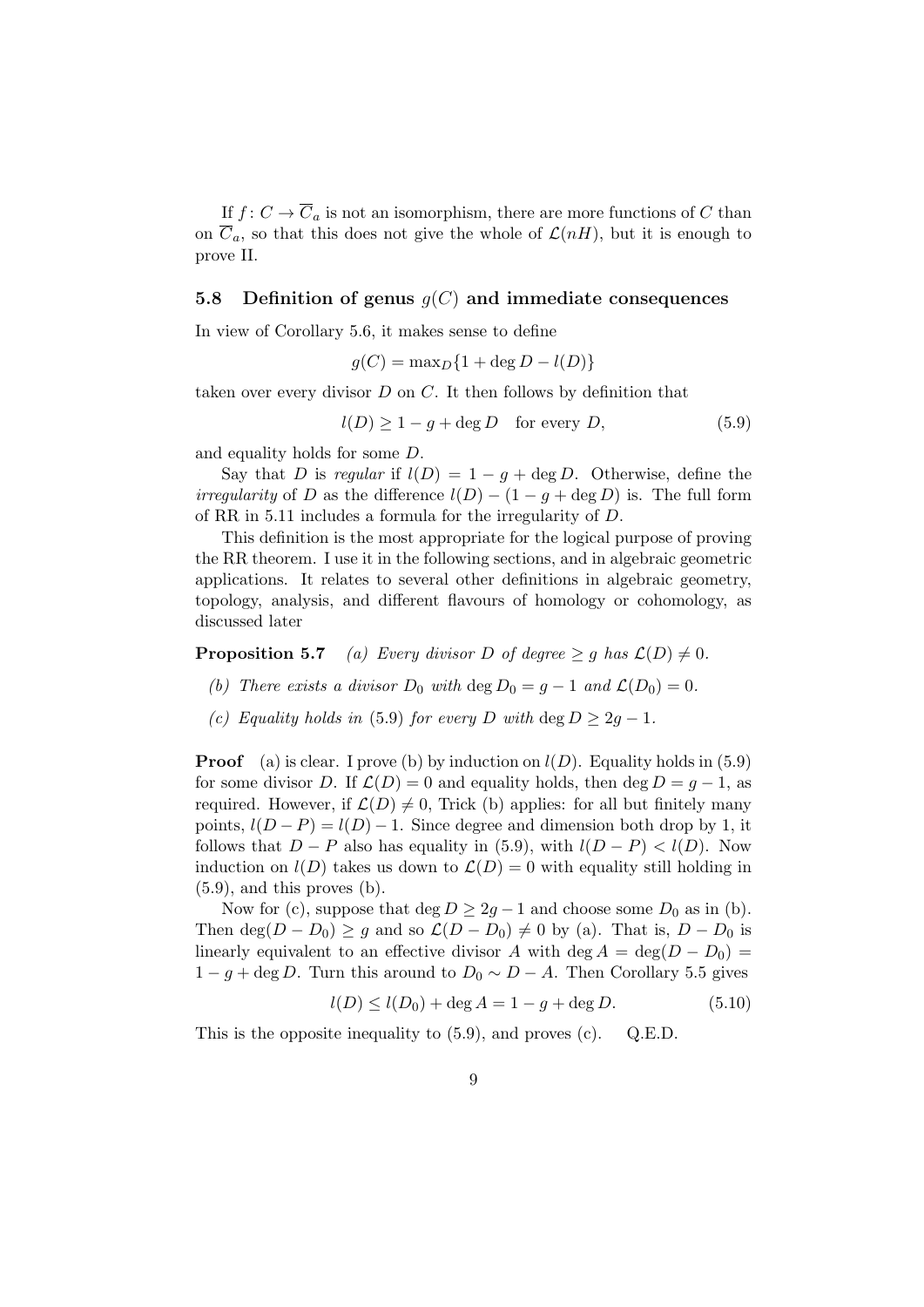# 5.9 The critical range  $[0, 2g - 2]$

The treatment so far determines the value of  $l(D)$  in the cases

- deg  $D < 0$ : Then Corollary 5.4 gives  $\mathcal{L}(D) = 0$ .
- deg  $D > 2g 2$ : Then Proposition 5.7, (c) gives  $l(D) = 1 g + \deg D$ .

In the range  $[0, 2g-2]$  however, we shouldn't expect a definite answer:  $l(D)$ really depends on the individual divisor D.

The cases  $g = 0$  and  $g = 1$  are rather simple, and separate from the main development. I treat them as worked exercises.<sup>2</sup>

For  $g \geq 2$ , a notable point is that there are 2g steps between -1 and  $2g-1$ . If  $D_{-1}$  is a divisor of degree  $-1$ , and  $D_{2g-1}$  a divisor of degree  $2g-1$ ,

• the difference in degrees is

$$
\deg D_{2g-1} - \deg D_{-1} = 2g - 1 - (-1) = 2g,\tag{5.11}
$$

• whereas the difference in the dimension of their RR spaces is

$$
l(D_{2g-1}) - l(D_{-1}) = g - 0 = g \tag{5.12}
$$

The next section works with chains of 2g steps

$$
D_{-1} < D_0 < \dots < D_{i-1} < D_i < \dots < D_{2g-2} < D_{2g-1},\tag{5.13}
$$

with  $\deg D_i = i$ . Each adds one point  $P_i$ . By Trick (a), each step has  $l(D_{i+1}) - l(D_i) = 0$  or 1s. Hence, exactly g steps must go up, and g remain unchanged.

# 5.10 Main Proposition III

With g defined as above, there exists a divisor K on C with deg  $K = 2g - 2$ and  $l(K) = q$ . The key point in numerology is that

$$
l(K) = g > 1 - g + \deg K,\tag{5.14}
$$

so that  $K$  is irregular.

<sup>&</sup>lt;sup>2</sup>For g = 0, the range is empty, and  $l(D) = 1 + \deg D$  for every divisor with deg  $D \ge -1$ . For  $g = 1$ , the range is [0,0]. For a divisor D of degree 0, either  $D \stackrel{\text{lin}}{\sim} 0$  and  $l(D) = 1$ ; or not, and then  $l(D) = 0$ . The linear equivalence classes of degree 0 on a curve C of genus  $g = 1$  are closely related to the group law on an elliptic curve (see Ex. 5.13 for a first introduction).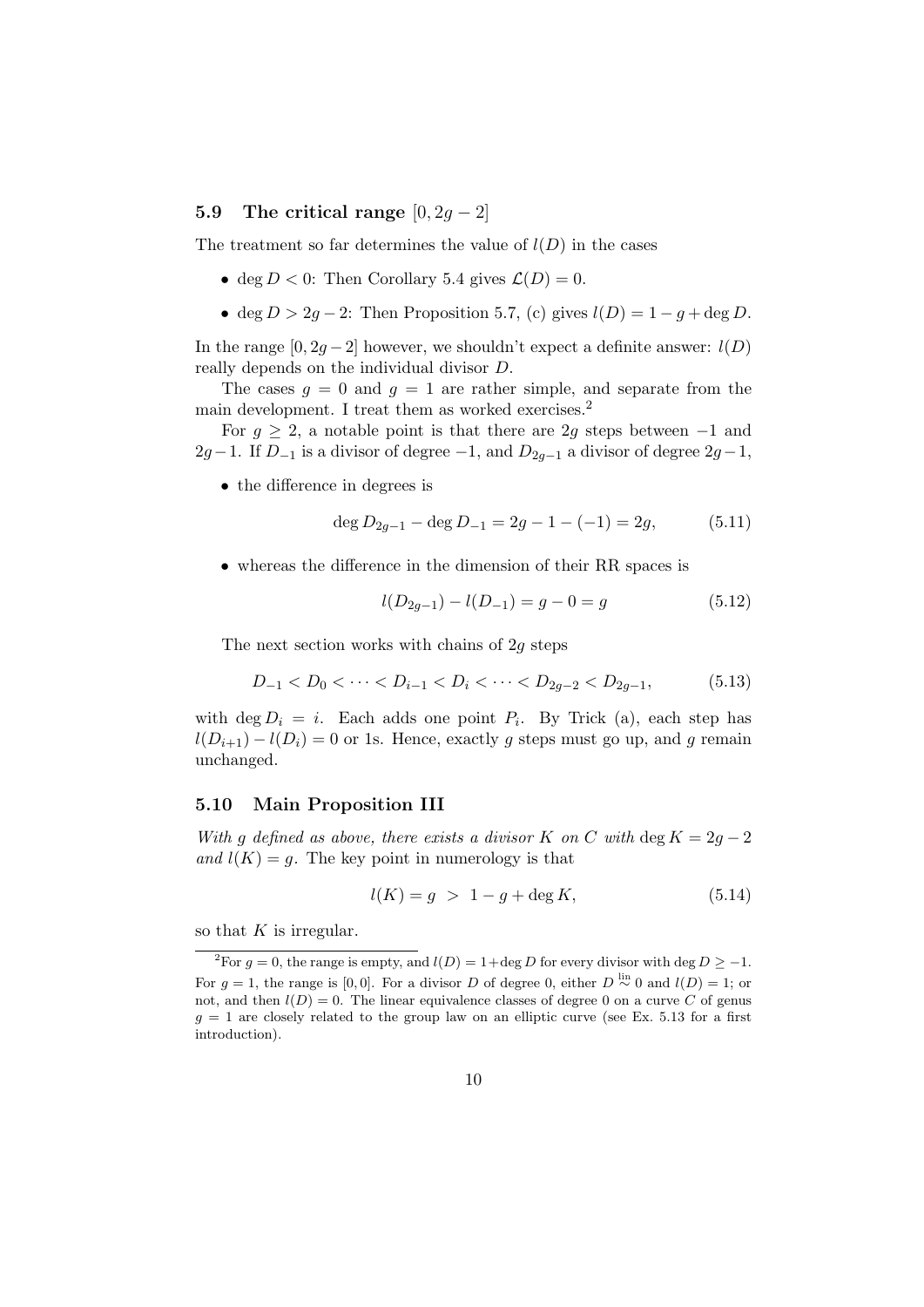This proposition is considerably more subtle than I–II, and it is the crucial point that will occupy us in the final stages of the proof.

This  $K = K_C$  is called a *canonical divisor* of C. We see that it is unique up to linear equivalence, and its divisor class is the *canonical class* of  $C$ . It is irregular, the biggest irregular divisor, and contains every irregular divisor class. I prove in the next section that it control the irregularity of every divisor, via the following property.

**Lemma 5.8**  $\mathcal{L}(C, K_C) = \mathcal{L}(C, K_C + P)$  for every  $P \in C$ .

**Proof** Main Proposition III says that  $l(K) = g$ . However,  $K_C + P$  has degree  $2g - 1$ , so it is in the regular range of Proposition 5.7, (c), so that  $l(K + P) = 1 - g + 2g - 1 = g$ . In passing from  $K_C$  to  $K_C + P$ , the degree goes up by 1, but the irregularity of  $K_C$  highlighted in (5.14) is lost.

#### 5.11 The RR theorem assuming Main Propositions I–III

**Theorem 5.9** Let C,  $g = g(C)$  and  $K_C$  be as above. For every divisor D on C

$$
l(D) - l(K - D) = 1 - g + \deg D \tag{5.15}
$$

**Proof, Step 1** Equality holds in (5.15) if deg  $D \ge 2q - 1$  or deg  $D < 0$ . In the first case,  $K - D$  has degree  $\lt 0$  so  $l(K - D) = 0$  by Corollary 5.4, and  $l(D) = 1 - q + \deg D$  by Proposition 5.7, (c). In the same way, if  $\deg D < 0$ then  $l(D) = 0$  and  $l(K - D) = 1 - g + \deg(K - D) = g - 1 - \deg D$  so (5.15) also holds.

Thus there is nothing to prove unless deg D is in the range  $[0, \ldots, 2g-2]$ . For the cases  $q = 0$  and  $q = 1$ , see 5.13.

**Step 2** Consider any increasing chain of divisors  $D_{-1} < \cdots < D_{2q-1}$  as in (5.13) with deg  $D_i = i$  for  $i = -1, ..., 2g-1$ . Each of the 2g step  $D_{i-1} < D_i$ adds one point:  $D_i = D_{i-1} + P_i$ . Then Trick (a) gives

either 
$$
l(D_i) = l(D_{i-1})
$$
 or  $l(D_i) = l(D_{i-1}) + 1.$  (5.16)

The chain starts at  $D_{-1}$  with  $l(D_{-1}) = 0$  and ends at  $D_{2q-1}$  with  $l(D_{2q-1}) =$ q. Thus in the dichotomy of Trick (a), exactly q steps go up by 1, and q steps remain unchanged.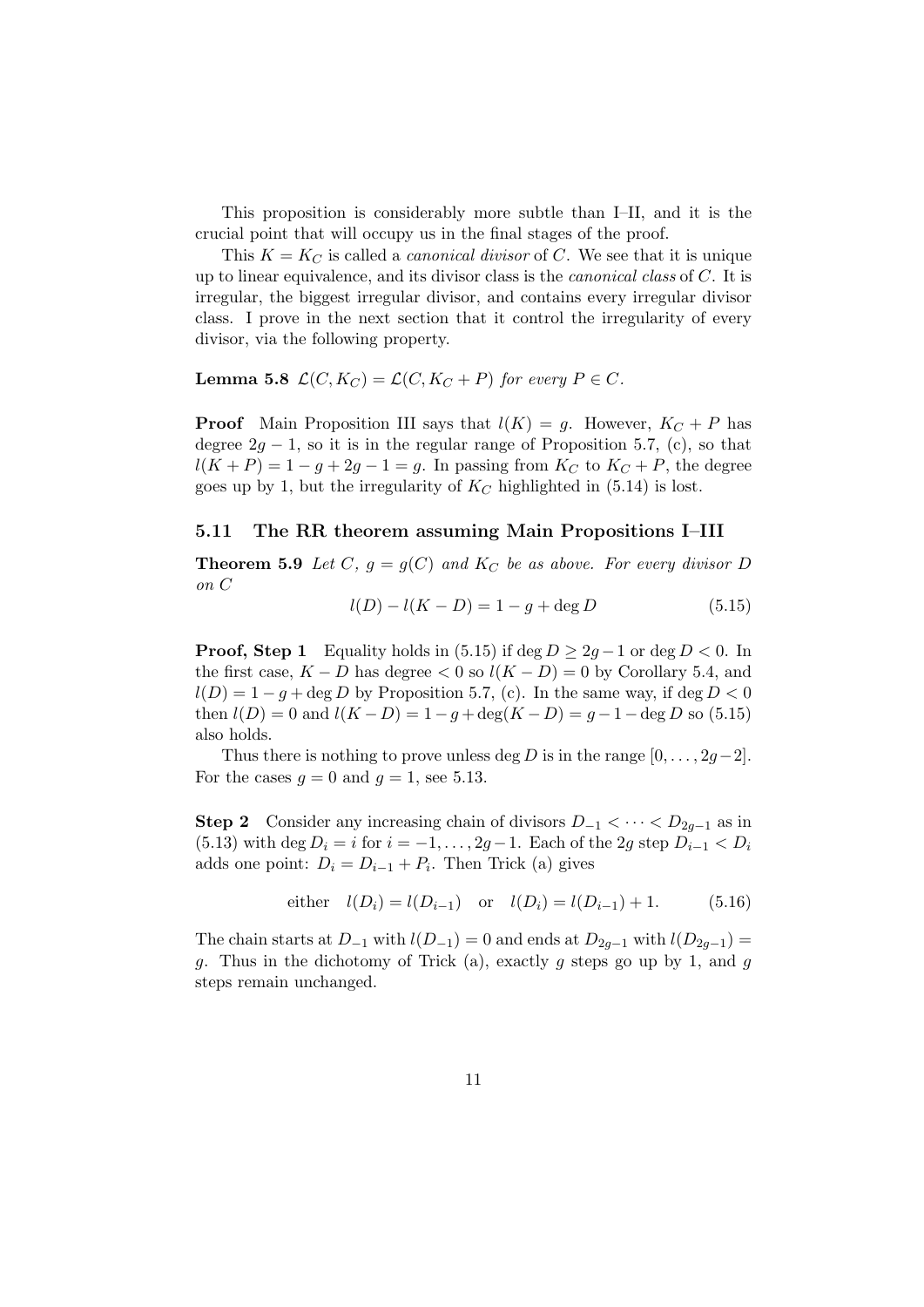**Step 3** The same conclusion applies to the increasing chain  $K_C - D_i$  as i decreases from  $2g - 1$  down to  $-1$ . This also has 2g steps, starting from degree  $-1$  and going up to degree  $2q - 1$ ; each step

$$
K_C - D_{i+1} = K_C - D_i - P_i < K_C - D_i
$$

adds the point  $P_i$ . By the same argument as in Step 2, exactly g steps go up by 1, and g steps remain unchanged.

Now not both inclusions

$$
\mathcal{L}(D_i) \subset \mathcal{L}(D_{i+1})
$$
 and  $\mathcal{L}(K - D_{i+1}) \subset \mathcal{L}(K - D_i)$  (5.17)

can be strict. In fact  $D_{i+1} = D_i + P_i$ , so if both inclusions were strict, Trick (e) of Proposition 5.3 would imply that  $\mathcal{L}(K) \subsetneq \mathcal{L}(K + P_i)$  is strict, which would contradict Lemma 5.8.

**Step 4** For every D with  $0 \le \deg D \le 2g - 1$  and every  $P \in C$ , the pair  $D - P < D$  is contained in a chain as in Step 2 (in many ways). In fact, subtract off any deg D points from  $D - P$  to get down to degree  $-1$ , and add any  $2g - 1 - \deg D$  points to D to get up to degree  $2g - 1$ .

By Step 3 only one of the inclusions  $\mathcal{L}(D - P) \subset \mathcal{L}(D)$  and  $\mathcal{L}(K - D) \subset$  $\mathcal{L}(K - D + P)$  can be strict at each step. However, the two chains up and down each have  $2g$  steps, of which g go up and g remain unchanged. It follows that exactly one of the inclusions is strict. That is,

*either* 
$$
l(D) - l(D - P) = 1
$$
 and  $l(K - D + P) - l(K - D) = 0$ ,  
*or*  $l(D) - l(D - P) = 0$  and  $l(K - D + P) - l(K - D) = 1$ . (5.18)

Step 5 Theorem 5.9 now follows by induction, starting from deg  $D = -1$ . In fact, if (5.15) holds for  $D - P$ , it follows for D by (5.18). Q.E.D.

#### 5.12 Motivation for III

On a compact Riemann surface S, the canonical class corresponds to the space of holomorphic 1-forms  $\Omega_S^1$ . A holomorphic 1-form is locally of the form  $s = g(z)dz$  with g a holomorphic function. We also have meromorphic 1-forms obtained by allowing  $q(z)$  to be a meromorphic function, and  $K =$ div s is formed from the zeros and poles of the  $q(z)$ .

Now Lemma 5.8 is the statement that a meromorphic 1-form s on a Riemann surface cannot have a simple pole at  $P$  as its only pole. In fact, the integral of s on a contour around P gives  $\frac{1}{2\pi i}$   $\oint s =$  residue of S of P,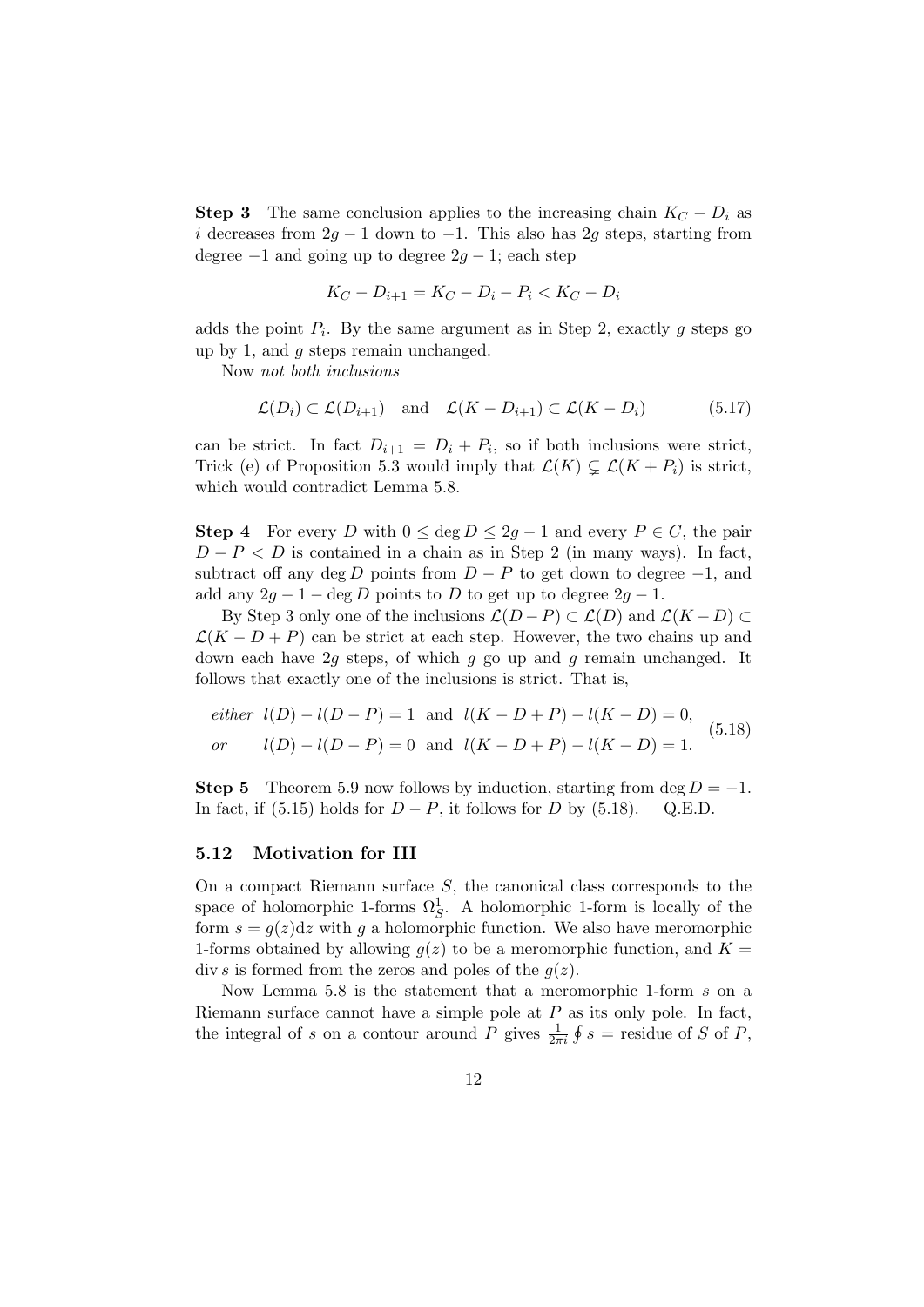but the same contour can be viewed as bounding the exterior of S on which s is holomorphic. Therefore the residue would be zero, so that s does not actually have a pole.

In analysis, a meromorphic function  $f$  with pole of order  $d$  at  $P$  has the local form

$$
f(z) = \frac{a_d}{z^d} + \frac{a_{d-1}}{z^{d-1}} + \dots + \frac{a_1}{z} + \text{regular}
$$

with the *principal part* having d free parameters  $a_1, \ldots, a_d$ . Corollary 5.4 corresponds to the idea that allowing poles on an effective divisor D allows principal parts depending on a vector space of dimension deg  $D = \sum d_P$ .

Corresponding to the g-dimensional RR space  $\mathcal{L}(C, K_C)$  of Main Proposition (III), an analytic definition of the genus  $q(S)$  is as the dimension of the space of global holomorphic 1-forms. Now given any global holomorphic 1-form s, contour integration provides a linear relation on the possible principal parts of f. Indeed, if we take a contour going around all the poles of f then  $\frac{1}{2\pi i}$  f fs equals the sum of the residues of fs. Viewing the contour as going around its exterior, we see the integral is zero. In other words, the g holomorphic 1-form of S provide g linear conditions on the possible principal parts, which explains the right-hand side  $1 - g + \deg D$  of the RR formula. The irregularity of  $D$  covers the possibility that these conditions are not linearly independent, and this also explains the formula  $l(K - D)$ for the irregularity of D.

#### 5.13 Curves of genus 0 and 1

The results Proposition I–II–III all hold for  $g = 0$  and  $g = 1$  (as does, of course, the RR theorem itself). For example, the critical range of degrees  $[0, 2q-2]$  is empty for  $q = 0$ , or is just the single value  $[0]$  for  $q = 1$ . However, worrying about the initial cases may be a bit of a distraction in studying the main body of theory, so I state everything here for you to think over separately as exercises.

For  $g = 0$ , I prove in the next section that  $C \cong \mathbb{P}^1$ . Let  $t_1, t_2$  be homogeneous coordinates, and set  $x = t_2/t_1$  for an affine parameter. Write P for the point  $t_1 = 0$ , corresponding to  $x = \infty$ ; any other point  $Q \in \mathbb{P}^1$  is linearly equivalent to P so would do equally well. For  $n \geq 0$  the RR space  $\mathcal{L}(nP)$  corresponds to polynomials of degree  $\leq n$  in x, which is a vector space of dimension  $n+1$ , or to the space  $S<sup>n</sup>(t<sub>1</sub>, t<sub>2</sub>)$  of degree n homogeneous polynomials.

The formula dim  $\mathcal{L}(nP) = n + 1$  continues to hold for  $n = 0$  (giving the constant functions as polynomials of degree 0). It also holds when  $n = -1$ ,